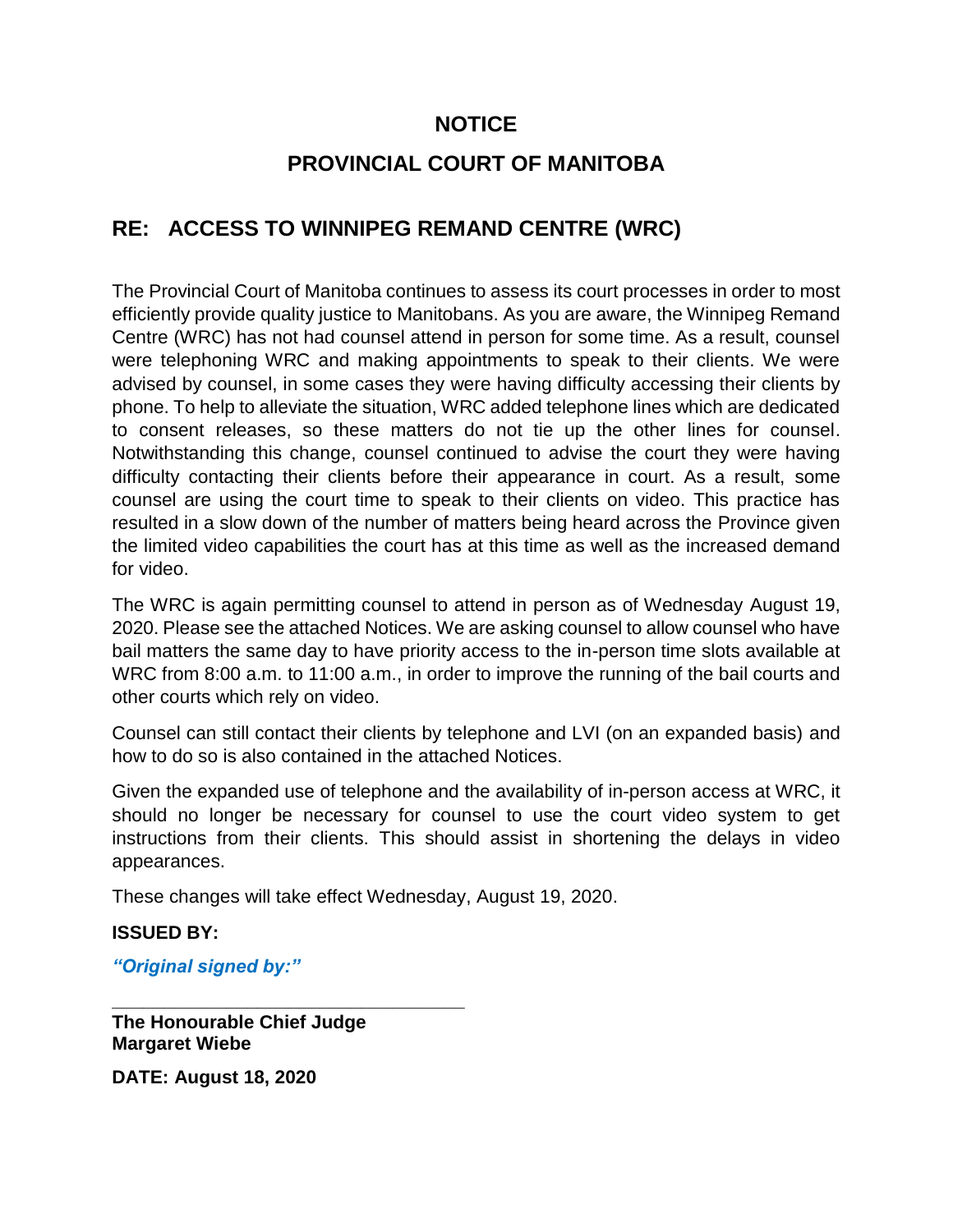

Winnipeg Remand Centre 141 Kennedy Street Winnipeg, Mb. R3C 4N5

July 7, 2020

### **WRC PHONE ACCESS TO CLIENTS FOR CONSENT RELEASE MATTERS**

Effective July 7, 2020 the Winnipeg Remand Centre (WRC) has established a temporary process to assist Legal Aid and Lawyers in speaking with applicants/clients for consent release matters.

To arrange a phone call to speak with an inmate for CONSENT RELEASE MATTERS ONLY:

- **Please call 204-945-1960 and indicate you are calling about a consent release matter.**
- **Your call will be directed to the Admissions department where staff will work with you to arrange a time for the call, and obtain the contact information from you.**
- **Please ensure that the number you have provided is registered on the Lawyer phone number list for the Synergy phone system.**
- **The inmate will call you at the determined time to discuss the consent release matters.**

Each inmate will be escorted down to Admissions for the call and will be issued a cordless phone to call and speak with you. The standard Lawyer privacy provisions are in place for this process.

Thank you.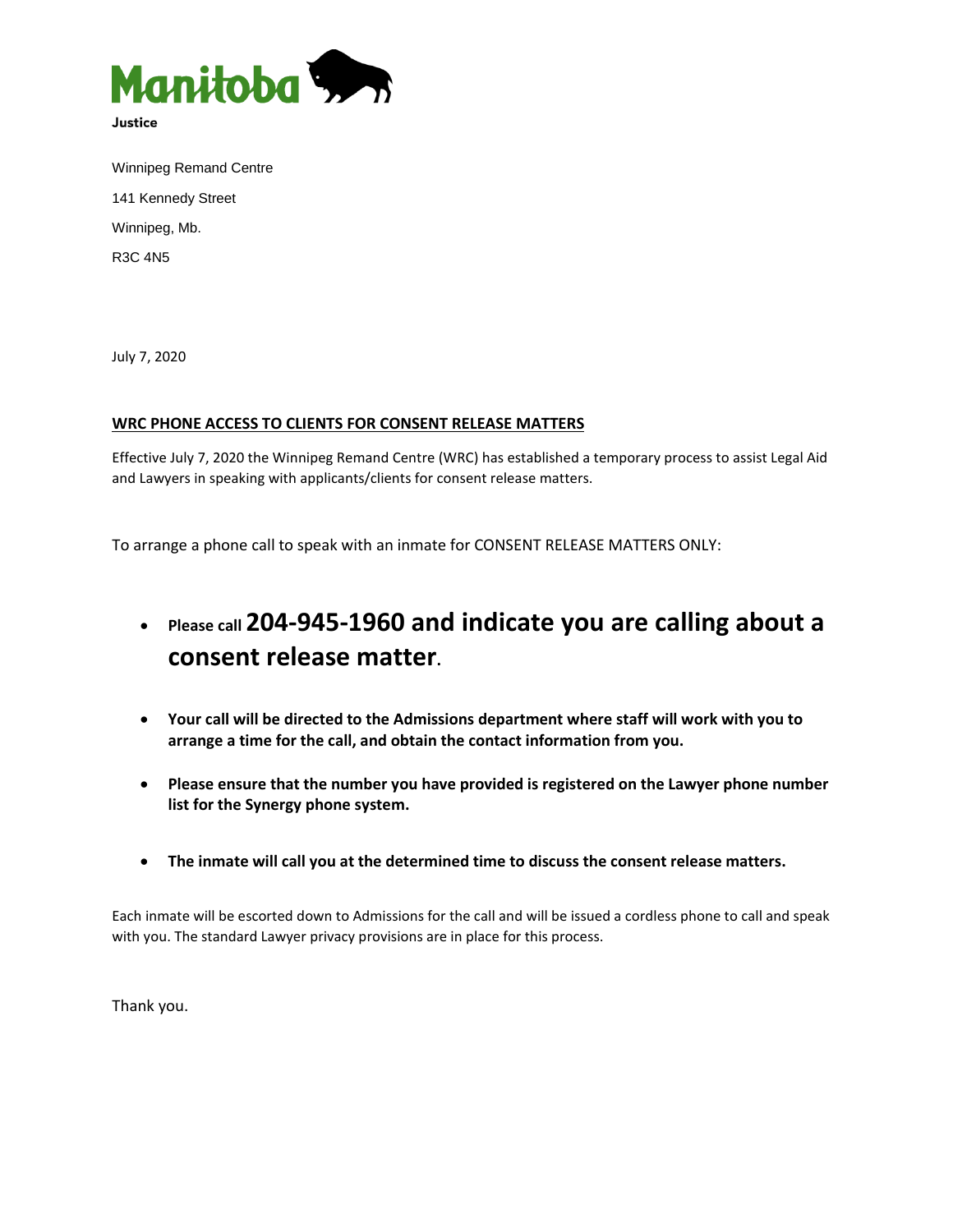

Winnipeg Remand Centre 141 Kennedy Street Winnipeg, Mb. R3C 4N5

August 17, 2020

### **LEGAL AID /LAWYER IN-PERSON ACCESS TO CLIENTS**

In addition to the existing Phone Access process and Consent Release Phone Access process for Legal Aid and Lawyers, effective Wednesday August 19, 2020 the Winnipeg Remand Centre (WRC) will resume facilitation of inperson access for counsel.

Please note the following:

- **Legal Aid/Lawyers wishing to attend WRC for an in-person meeting with a client will be required to bring and wear a mask at all times while onsite.**
- **On entry to WRC you will be required to sanitize your hands at one of the stations. You will also be required to participate in screening which will include:**
	- **You will be asked if you are experiencing any flu-like symptoms.**
	- **You will be asked if you have traveled outside of Manitoba in the last 14 days.**
	- **You will be asked whether you have had close contact with anyone having a confirmed case of COVID-19, or anyone having flu like symptoms.**
	- **Your temperature will be taken using a no-touch infrared thermometer.**
	- **You may be denied access based on the screening results.**
- **The number of available booths for in-person meetings are limited at this time due to the pandemic. Meetings will be facilitated on a first come-first served basis, you may have to wait outside the facility until space is available for you, and it will take longer to bring the inmate down for the meeting.**
- **The booths will be sanitized regularly. On the lawyer side a spray bottle containing sanitizer and paper towels will be available for you to spray and wipe the area prior to you using it.**
- **WRC will not disclose any health information regarding any inmate.**
- **Hours of operation for In-Person access will be 8am to 4pm, and 6pm to 8pm daily.**

Please be patient – Efforts will be taken to resume the in-person process as closely as possible to how it previously was, while ensuring we are following guidelines specific to COVID-19 requirements and recommendations.

Thank you.